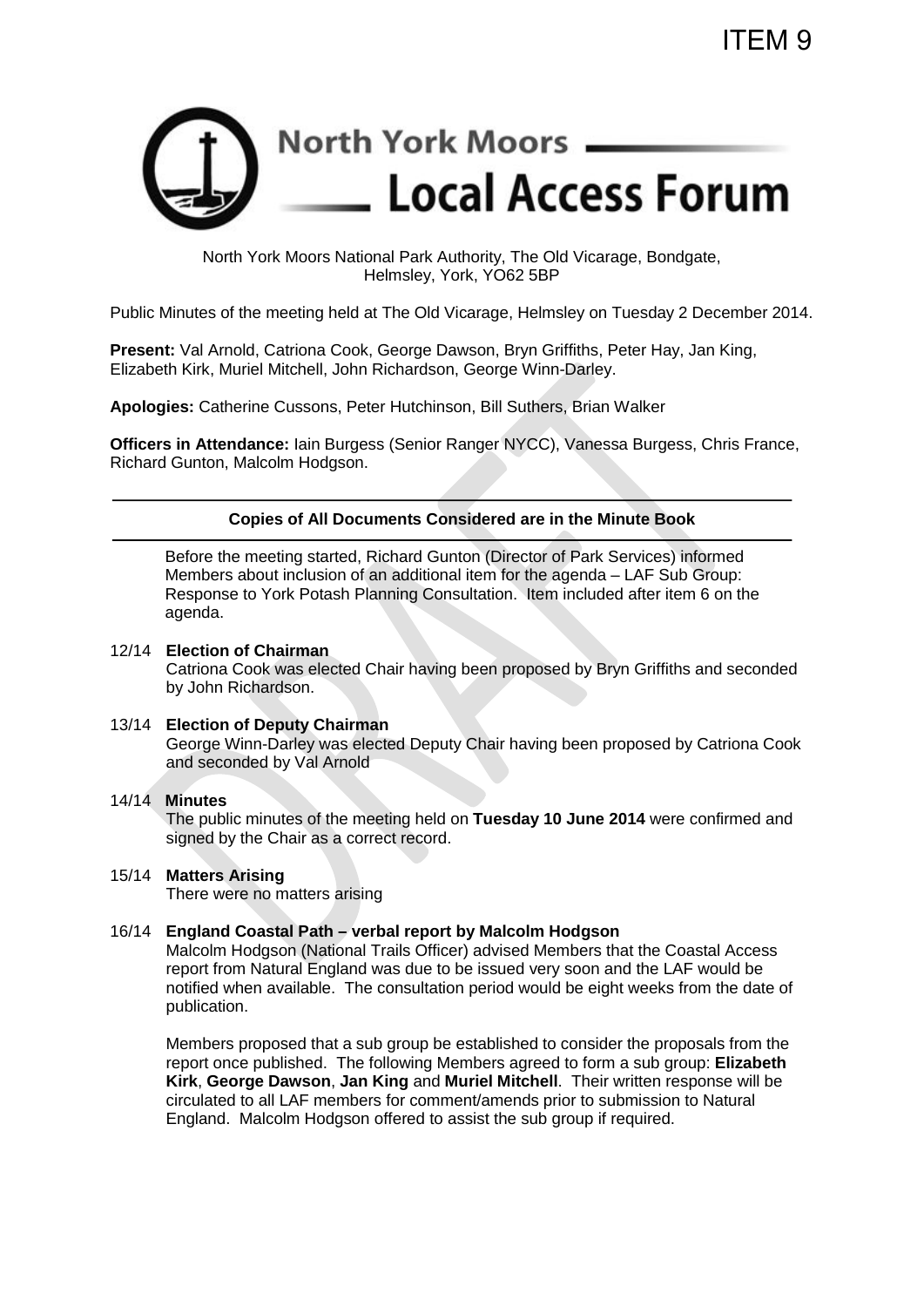**During the following item George Winn-Darley declared a personal non-prejudicial interest.**

## 17/14 **LAF Sub Group – Response to York Potash Planning Consultation**

Richard Gunton firstly apologised to Members for the late inclusion of the additional item relating to the LAF response to the York Potash Planning consultation. Richard reminded Members of the content of the LAF Standing Orders Item 13 - Interests in Matters Considered by the Forum and asked them to be mindful of this information when making recommendations to the Authority.

Chris France (Director of Planning) advised Members that the York Potash application was of national significance and that the process of determining the application could well be subject to intense scrutiny and potential legal challenge. It was therefore important that matters such as declarations of interest were duly stated and recorded to guard against the risk of any future challenge. In relation to the LAF response, he stated that as one of the Members taking part in the discussion had declared a prejudicial pecuniary interest, the weight that Members of the Planning Committee would give to a response would need to take this into account and could potentially be given less weight in recognition of the prejudicial interest and the potential influence this may have had on the group's response. However, in terms of the actual response submitted, this was more of a technical nature pointing out the likely impacts of the proposal on interests which the LAF has a legitimate role in, rather than a response which was either in support or objection to the proposal. In addition, the LAF is clearly not the 'decision maker' in relation to the York Potash planning application so any comments made by it will be considered alongside all other third party submissions. In this instance therefore, the response was helpful and its consideration was unlikely to be affected by the declaration of interests.

George Winn-Darley asked if the Authority felt he or other LAF Members had been involved inappropriately in the response process.

Officers advised Members that they weren't being specifically targeted, just being advised on the generality of the importance of declaration of any interests.

The LAF Chair thanked all Members of the sub group for their work.

Members agreed the sub group's response to the Authority and noted that George Winn-Darley also declared a personal though non-prejudicial interest...

# 18/14 **URMAG**

Bryn Griffiths updated Members on the recent work of URMAG. Excellent initial desk work had been completed by Sarah Blakemore (NYMNPA Access Officer). 200 routes were initially identified, with 9 of the worst being earmarked for further investigation. URMAG Members managed to walk/discuss 7 out of the 9 routes prior to the loss of the Access Officer's post to redundancy. Recommendations to go to the Authority. Richard Gunton advised Members that, as described in detail in item 8, it is proposed that the Authority would be ceasing any work relating to management of the unsurfaced unclassified roads network due to reductions in staffing and the fact that it was the statutory duty of the Highways Authority. URMAG advice would be passed onto NYCC together with all monitoring results. The National Park Authority would be seeking confirmation from the Highways Authority that in carrying out their future management of unsurfaced unclassified roads, they would give some priority to those routes which were having a significant negative impact on conservation and public enjoyment in the National Park LAF members supported this. Proposals for continuing ROW work to go to Dec NPA.

### 19/14 **Changes in NPA Finances and Staffing and Impact on Access Management**

Richard Gunton updated Members on the implications for access management work due to financial and staffing cuts. He said that ROW work in future would target routes which most benefit the publics' enjoyment of the NP. Richard Gunton asked Members to note the staffing structure changes (Item 8, appendix 1) and commented that new ways of working would be employed, similar to the successful model of management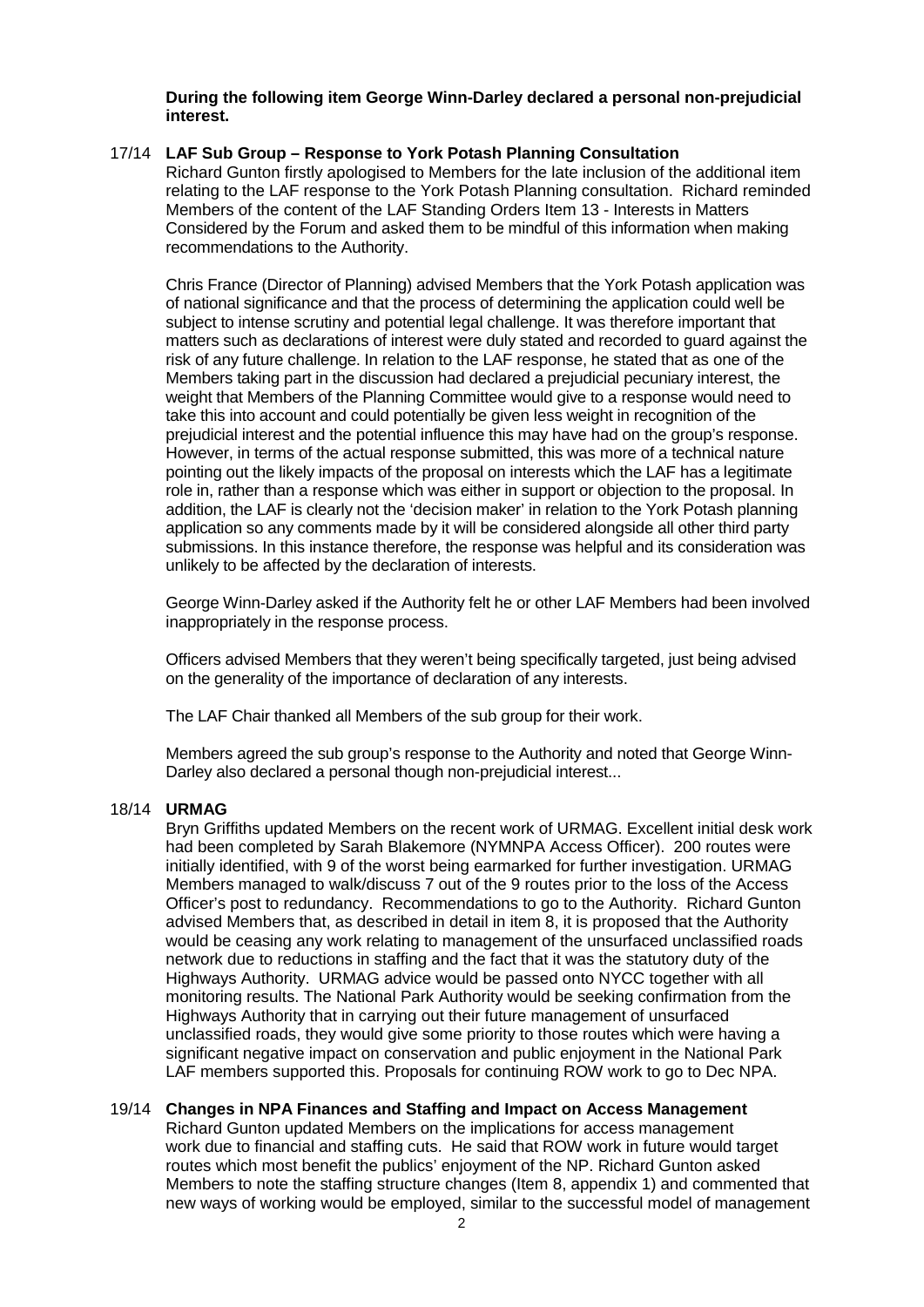currently used on the Cleveland Way and in the Community Access Project. He was clear though that in the face of such significant reductions, existing standards would not be able to be maintained across the whole network

Members asked the following:

- Staffing breakdowns, numbers of staff reporting to Senior Rangers and Maintenance Rangers
- Budget available in future for contract work
- Whether NFU/CLA had been contacted for advice
- Tree work, who does responsibility for this work sit with
- Use of Apprentices to help with workload
- Access Officer, who will take this work forward in the future
- Top 15% ROW network list

Richard Gunton informed members:

- Each Senior Ranger had approx. 50 volunteer rangers reporting to them and each Maintenance Ranger would have approx. 12 dedicated volunteers assigned to them together with existing volunteer groups.
- Capital works/revenue budget now approx. £125K, half the previous budget.
- Initial consultations with landowners had been carried out via PLUG and now via LAF. Further consultations would be carried out following NPA on 15 December
- NP will continue to maintain top 15% of network to the same high standard. The remaining 85% will receive work to an optimum basic standard level (Item 8, appendix 2)
- Tree work Responsibility depends upon the location. Where it is landowners responsibility, NP has the right to do tree work and re-charge the landowner
- DMMO work had now gone and ease of use survey would in future be carried out every other year and by volunteers.
- Need for NP to continue to press NYCC to invest in their statutory duty to maintain public ROW work within the NP.
- Much of the Access Officer work will cease as outlined in item 7 other work will be picked up by Head of Recreation and Park Management and by Senior Rangers as appropriate.

Iain Burgess (Senior Ranger, NYCC) advised Officers/Members of his understanding regarding tree issue: Highways clear if falls across a road. Can re-claim costs from land owner if tree defective and landowner knew. Could also sell tree to recoup costs.

**Action:**Richard Gunton to circulate to Members top 12% ROW network list, additional Community routes to be added over the next 3 months.

Muriel Mitchell asked about budget cuts and the effect on visitor numbers to the NP.

Richard Gunton advised that promoting the profile of the NP was still a top priority for the NPA, targets for tourism hadn't reduced and the Authority was in fact investing a little more in this area of work.

Muriel Mitchell commented that a lot of footpaths would no longer be maintained and asked if the LAF should write to the relevant Government Minister regarding the cuts. Several Members supported this suggestion.

**Action:**Muriel Mitchell to draft letter and circulate to Members for comment prior to posting.

Members made further comments on:

- Sums of money spent per kilometre on ROW work and how the NYMNPA compared to other NP's.
- Supplying waymark discs to landowners
- Fallen trees and other obstructions such as rubbish
- Need for good working relationships with landowners to help with work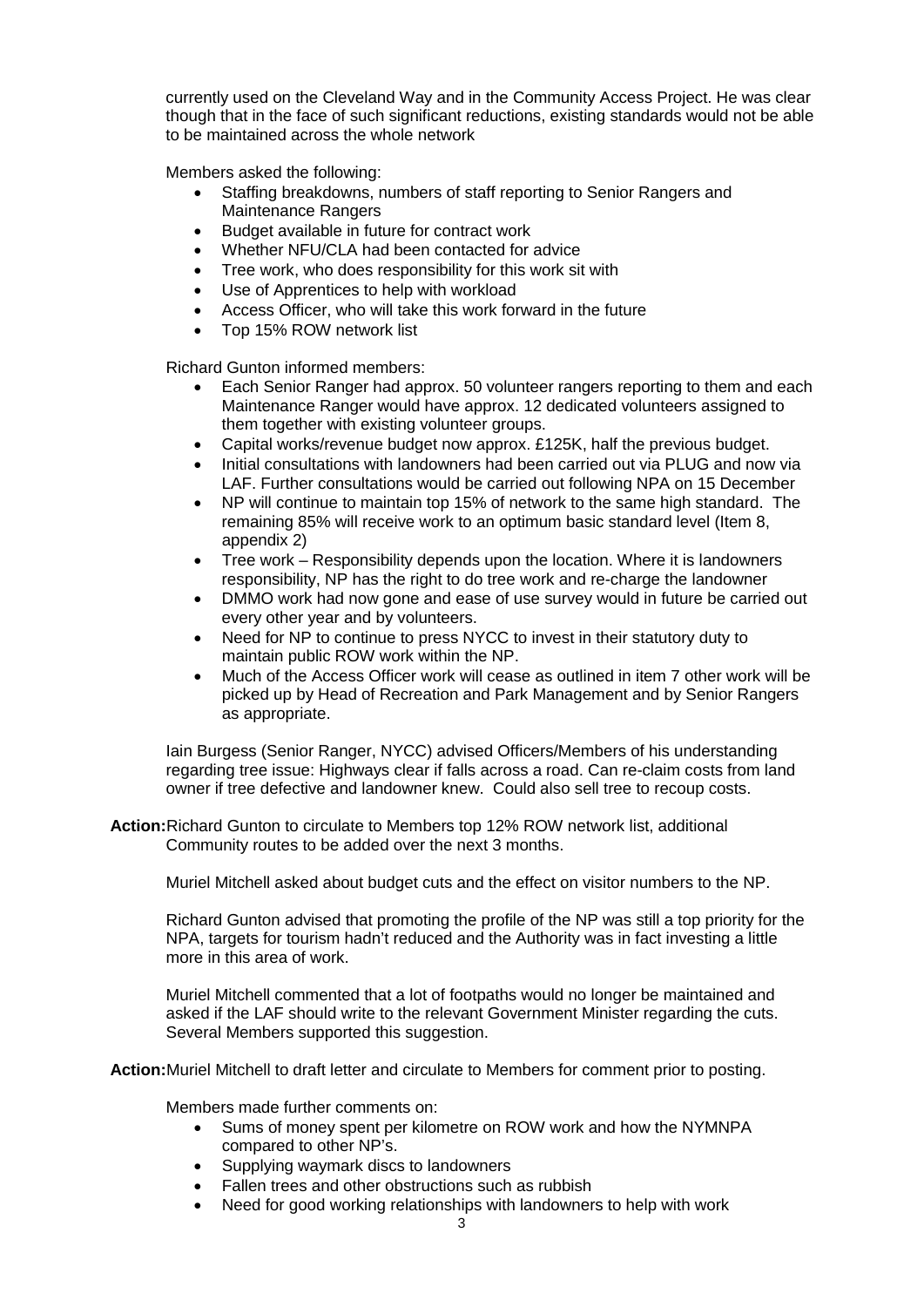- Need for volunteers to have third party insurance
- Need to use CLA/NFU to drip feed ROW information

Iain Burgess (Senior Ranger, NYCC), informed Members that the Institute of Public ROW Officers conduct a survey every year at Highway Authority Level. North Yorkshire doesn't fair very well in the figures. NYCC currently spend £125K on 6000 kilometres of ROW network, while the NP spends £125K on 2000 Kilometres.

**Action:**Richard Gunton advised Members that the NP will continue to carryout way-marking, but would be happy to supply landowners with discs. Richard also assured Members that volunteers were included in NP insurance, the Authority operated a 'one team approach'.

Members made additional comments on:

- Landowners/occupiers replacing gates, fences etc
- Need for Definitive Map information to be available in hard copy format at NYMNPA offices
- Working level of volunteers, what is expected
- Engaging other types of volunteers such as prison service, community service, Army

Iain Burgess (Senior Ranger, NYCC) informed Members that lawful structures have to be replaced like for like, if landowners chose a lesser replacement then legally that can be seen as an obstruction. The Definitive map was produced electronically. Producing hard copy would be expensive and quickly become out of date.

Richard Gunton advised Members that volunteers aren't limited technically by what they can do, only limited by health and safety. Work is undertaken correctly. The Authority was continuing to seek engagement with Army volunteers but, to date, success had been limited.

**Action:**Richard Gunton to further investigate prison service/community service volunteering.

# 20/14 **Report back from the NPA**

Richard Gunton updated Members on the following:

- Authority investigating the establishment of a Trust, though still at a very early stage
- TEL project progressing well
- Still awaiting news re: new LEADER programme and Coastal Communities Fund

# 21/14 **LAF Response to Draft Cycling Delivery Plan**

Members noted the response. Iain Burgess (NYCC Senior Ranger) advised Members that NYCC had tentatively signed up. The Chair informed Members that she had spoken to Robert Goodwill, MP for Scarborough and Whitby and had been advised by Mr Goodwill that the cycling plan would be mainly urban based. Richard Gunton informed Members that of 8 NP's that had bid to DfT, 3 had received money though New Forest had been unable to spend £2m of their funding due to local opposition to their intended scheme. DfT were considering re-allocation, but funds would need to be invested immediately. Richard Gunton advised Members of the Authority's recent bid to Life+ - Green Infrastructure project. In partnership with Norfolk CC, our part of the bid was for a shovel ready scheme for the Cinder track.

### 22/14 **Items for Future Meetings**

Members made the following comments:

- Multi User Routes, including the best ways of using them and night cycling.
- Discussion about Scottish access.
- Use of Public Highways in between PROW.
- Confirmation of a cycling rep on LAF.